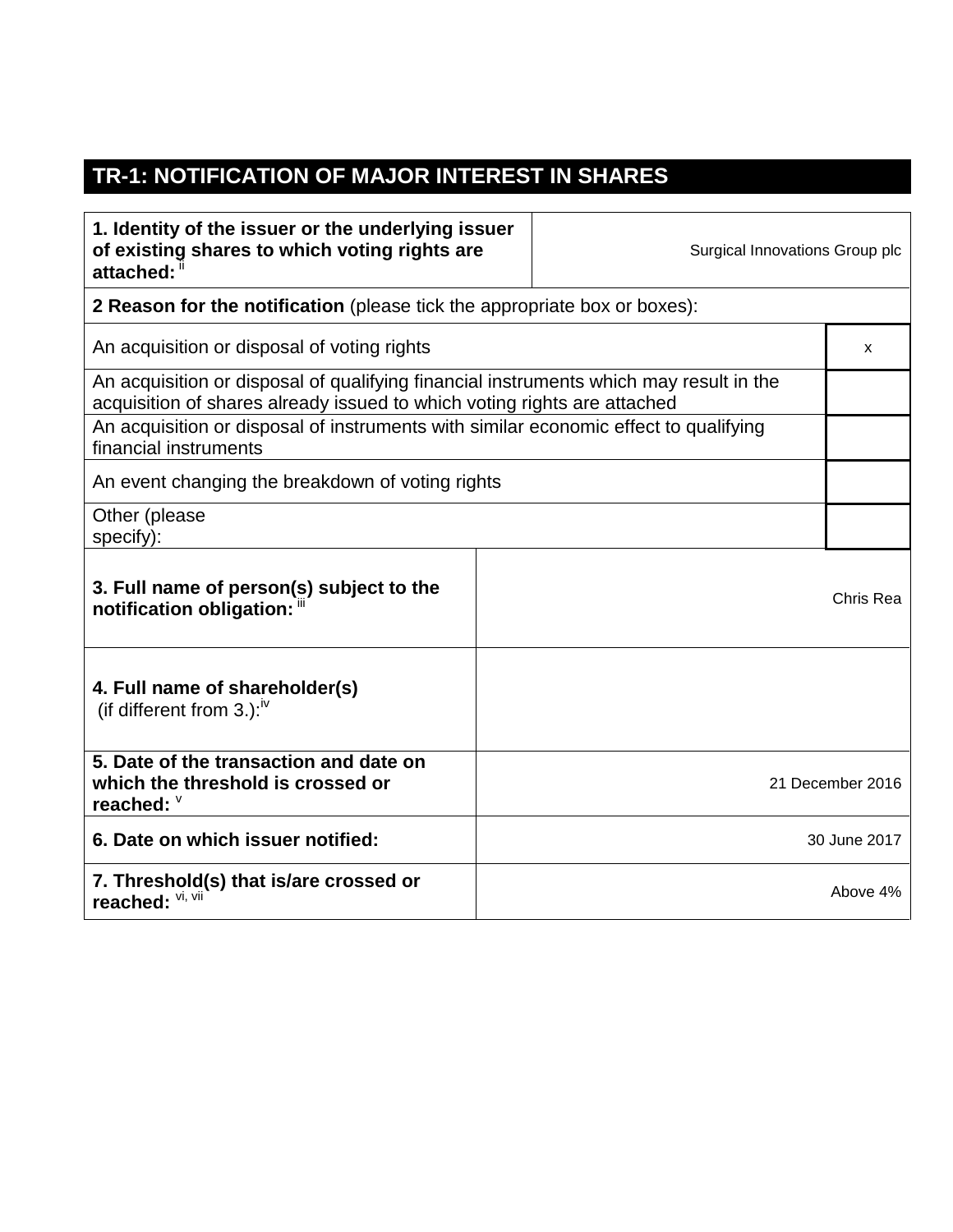| 8. Notified details:                         |                                                               |                         |                                                      |                                   |                        |                                 |                 |
|----------------------------------------------|---------------------------------------------------------------|-------------------------|------------------------------------------------------|-----------------------------------|------------------------|---------------------------------|-----------------|
| A: Voting rights attached to shares Vili, ix |                                                               |                         |                                                      |                                   |                        |                                 |                 |
| Class/type of<br>shares                      | <b>Situation previous</b><br>to the triggering<br>transaction |                         | Resulting situation after the triggering transaction |                                   |                        |                                 |                 |
| if possible using<br>the ISIN CODE           | <b>Number</b><br>οf                                           | <b>Number</b><br>οf     | <b>Number</b><br>of shares                           | <b>Number of voting</b><br>rights |                        | % of voting rights <sup>x</sup> |                 |
|                                              | <b>Shares</b>                                                 | Voting<br><b>Rights</b> | <b>Direct</b>                                        | Direct <sup>xi</sup>              | <b>Indirect</b><br>XII | <b>Direct</b>                   | <b>Indirect</b> |
| GB0004016704                                 | 0                                                             | $\Omega$                | 22,129,589                                           | 22,129,589                        |                        | 4.14%                           |                 |

| <b>B: Qualifying Financial Instruments</b>           |                                    |                                           |                                                                                                           |                       |
|------------------------------------------------------|------------------------------------|-------------------------------------------|-----------------------------------------------------------------------------------------------------------|-----------------------|
| Resulting situation after the triggering transaction |                                    |                                           |                                                                                                           |                       |
| <b>Type of financial</b><br>instrument               | Expiration<br>date <sup>xiii</sup> | Exercise/<br><b>Conversion Period Xiv</b> | <b>Number of voting</b><br>rights that may be<br>acquired if the<br>instrument is<br>exercised/converted. | % of voting<br>rights |
|                                                      |                                    |                                           |                                                                                                           |                       |

**C: Financial Instruments with similar economic effect to Qualifying Financial Instruments** xv, xvi **Resulting situation after the triggering transaction Type of financial instrument Exercise price Expiration date** xvii **Exercise/ Conversion period** xviii **Number of voting rights instrument refers to % of voting rights** xix, xx **Nominal Delta**

| Total (A+B+C)                  |                             |  |
|--------------------------------|-----------------------------|--|
| <b>Number of voting rights</b> | Percentage of voting rights |  |
| 22,129,589                     | 4.14%                       |  |